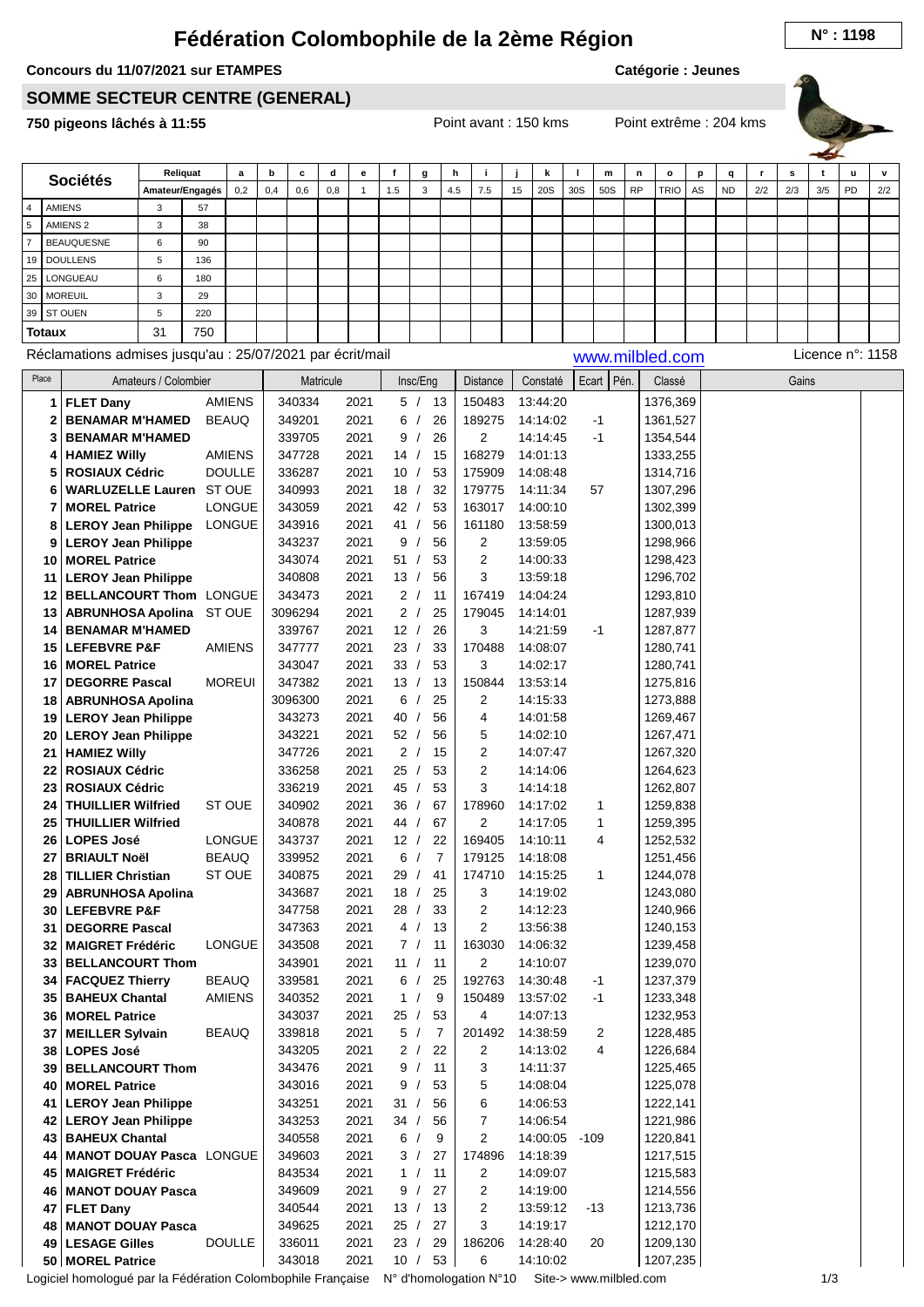| 51          | <b>THUILLIER Wilfried</b>                          |               | 3096102          | 2021         | 55/        | 67       | 3                       | 14:23:25             | 1            | 1205,659             |
|-------------|----------------------------------------------------|---------------|------------------|--------------|------------|----------|-------------------------|----------------------|--------------|----------------------|
| 52          | <b>KUMM Alain</b>                                  | <b>BEAUQ</b>  | 339861           | 2021         | 3/         | 10       | 194458                  | 14:36:18             |              | 1205,567             |
| 53          | <b>THUILLIER Wilfried</b>                          |               | 3096117          | 2021         | 5/         | 67       | 4                       | 14:23:32             | 1            | 1204,712             |
| 54          | <b>MANOT DOUAY Pasca</b>                           |               | 349610           | 2021         | 10/        | 27       | 4                       | 14:20:16             |              | 1203,965             |
|             | 55   LEROY Jean Philippe                           |               | 343908           | 2021         | 39/        | 56       | 8                       | 14:09:02             |              | 1202,537             |
| 56          | <b>THUILLIER Wilfried</b>                          |               | 335191           | 2021         | 51/        | 67       | 5                       | 14:24:39             | 1            | 1195,724             |
| 57          | <b>MOREL Patrice</b>                               |               | 343044           | 2021         | 32/        | 53       | $\overline{7}$          | 14:11:27             |              | 1194,701             |
| 58          | <b>THUILLIER Wilfried</b>                          |               | 340901           | 2021         | 59/        | 67       | 6                       | 14:24:51             | 1            | 1194,128             |
| 59          | <b>THUILLIER Wilfried</b>                          |               | 355961           | 2021         | 48 /       | 67       | $\overline{7}$          | 14:25:01             | 1            | 1192,802             |
| 60          | <b>ROSIAUX Cédric</b>                              |               | 336248           | 2021         | 22/        | 53       | $\overline{\mathbf{4}}$ | 14:22:33             |              | 1192,199             |
| 61          | <b>THUILLIER Wilfried</b>                          |               | 335947           | 2021         | 41/        | 67       | 8                       | 14:25:18             | 1            | 1190,553             |
| 62          | <b>THUILLIER Wilfried</b>                          |               | 3096101          | 2021         | 54/        | 67       | 9                       | 14:25:20             | 1            | 1190,289             |
| 63          | <b>HAMIEZ Willy</b>                                |               | 347718           | 2021         | 10/        | 15       | 3                       | 14:16:34             |              | 1188,691             |
| 64          | <b>HAMIEZ Willy</b>                                |               | 347706           | 2021         | 8/         | 15       | 4                       | 14:16:36             |              | 1188,411             |
| 65          | <b>HAMIEZ Willy</b>                                |               | 347719           | 2021         | 3/         | 15       | 5                       | 14:16:41             |              | 1187,712             |
| 66          | <b>LEROY Jean Philippe</b>                         | <b>DOULLE</b> | 343254           | 2021<br>2021 | 35/<br>1/  | 56<br>3  | 9<br>189440             | 14:10:48             |              | 1186,892             |
| 67<br>68    | <b>PONTHIEU Philippe</b><br><b>BAHEUX Chantal</b>  |               | 336701<br>340356 | 2021         | 3/         | 9        | 3                       | 14:35:03<br>14:02:25 | $-2$<br>$-1$ | 1183,877<br>1181,232 |
| 69          | <b>KUMM Alain</b>                                  |               | 339865           | 2021         | 7/         | 10       | 2                       | 14:39:52             |              | 1179,486             |
| 70          | <b>THUILLIER Wilfried</b>                          |               | 3096125          | 2021         | 27/        | 67       | 10                      | 14:26:50             | 1            | 1178,531             |
| 71          | <b>THUILLIER Wilfried</b>                          |               | 340911           | 2021         | 22/        | 67       | 11                      | 14:27:05             | 1            | 1176,594             |
| 72          | <b>MOREL Patrice</b>                               |               | 343010           | 2021         | 5/         | 53       | 8                       | 14:13:42             |              | 1175,321             |
| 73          | <b>TROISLOUCHES Phili AMIENS</b>                   |               | 340117           | 2021         | 10/        | 16       | 168128                  | 14:17:54             | 10           | 1175,172             |
| 74          | <b>ROSIAUX Cédric</b>                              |               | 336285           | 2021         | 42/        | 53       | 5                       | 14:24:48             |              | 1174,292             |
| 75          | <b>ABRUNHOSA Apolina</b>                           |               | 343685           | 2021         | 20/        | 25       | $\overline{4}$          | 14:27:29             |              | 1174,194             |
| 76          | <b>THUILLIER Wilfried</b>                          |               | 3096129          | 2021         | 67/        | 67       | 12                      | 14:27:25             | 1            | 1174,021             |
| 77          | <b>TROISLOUCHES Phili</b>                          |               | 340103           | 2021         | 1/         | 16       | $\overline{2}$          | 14:18:15             | 10           | 1172,304             |
| 78          | <b>ROSIAUX Cédric</b>                              |               | 336264           | 2021         | 36/        | 53       | 6                       | 14:25:10             |              | 1171,425             |
| 79          | <b>BELLANCOURT Thom</b>                            |               | 349088           | 2021         | 4/         | 11       | 4                       | 14:18:08             |              | 1169,672             |
| 80          | <b>ROSIAUX Cédric</b>                              |               | 336245           | 2021         | 19/        | 53       | $\overline{7}$          | 14:25:28             |              | 1169,089             |
| 81          | <b>TROISLOUCHES Phili</b>                          |               | 340108           | 2021         | 16/        | 16       | 3                       | 14:18:41             | 10           | 1168,773             |
| 82          | <b>FACQUEZ Thierry</b>                             |               | 339594           | 2021         | 22/        | 25       | $\overline{2}$          | 14:40:06             | $-1$         | 1167,671             |
| 83          | <b>BENAMAR M'HAMED</b>                             |               | 339716           | 2021         | 11 /       | 26       | 4                       | 14:37:10             | $-1$         | 1167,283             |
| 84          | <b>TROISLOUCHES Phili</b>                          |               | 340105           | 2021         | 11 /       | 16       | 4                       | 14:19:03             | 10           | 1165,801             |
| 85          | <b>BENAMAR M'HAMED</b>                             |               | 349210           | 2021         | 13/        | 26       | 5                       | 14:37:55             | $-1$         | 1161,909             |
| 86          | <b>TROISLOUCHES Phili</b>                          |               | 347854           | 2021         | 8/         | 16       | 5                       | 14:19:36             | 10           | 1161,372             |
| 87          | <b>BENAMAR M'HAMED</b>                             |               | 339778           | 2021         | 24/        | 26       | 6                       | 14:38:35             | $-1$         | 1157,173             |
| 88          | <b>WARLUZELLE Lauren</b>                           |               | 343470           | 2021         | 32/        | 32       | 2                       | 14:29:24             | 58           | 1157,101             |
| 89          | <b>LEFEBVRE P&amp;F</b>                            |               | 347788           | 2021         | 20/        | 33       | 3                       | 14:22:34             |              | 1155,329             |
|             | 90 ABRUNHOSA Apolina                               |               | 343688           | 2021         | 15/        | 25       | 5                       | 14:30:07             |              | 1154,260             |
|             | 91 LEFEBVRE P&F                                    |               | 347755           | 2021         | 31/        | 33       | 4                       | 14:22:58             |              | 1152,205             |
|             | 92 ABRUNHOSA Apolina                               |               | 3096299          | 2021         | 13/        | 25       | 6                       | 14:30:29             |              | 1151,538             |
| 93          | <b>ROSIAUX Cédric</b>                              |               | 336286           | 2021         | 9/         | 53       | 8                       | 14:27:56             |              | 1150,233             |
| 94          | <b>LEROY Jean Philippe</b><br><b>HAMIEZ Willy</b>  |               | 343218<br>347707 | 2021<br>2021 | 5/<br>15/  | 56<br>15 | 10<br>6                 | 14:15:45<br>14:21:59 |              | 1145,151<br>1144,885 |
| 95          | 96 LELEU Marc P&F                                  | <b>BEAUQ</b>  | 339627           | 2021         | 13/        | 15       | 180927                  | 14:33:03             |              | 1144,745             |
|             | 97 ABRUNHOSA Apolina                               |               | 3096222          | 2021         | 17/        | 25       | 7                       | 14:31:27             |              | 1144,423             |
|             | 98 LEROY Jean Philippe                             |               | 343266           | 2021         | 38/        | 56       | 11                      | 14:16:04             |              | 1142,580             |
|             | 99   MANOT DOUAY Pasca                             |               | 349608           | 2021         | 8/         | 27       | 5                       | 14:28:19             |              | 1140,750             |
|             | 100   LEROY Jean Philippe                          |               | 343228           | 2021         | 11 /       | 56       | 12                      | 14:16:21             |              | 1140,290             |
| $101 \mid$  | <b>MEILLER Sylvain</b>                             |               | 339817           | 2021         | 2/         | 7        | $\overline{c}$          | 14:51:48             | 2            | 1139,446             |
| 102         | <b>LOPES José</b>                                  |               | 343208           | 2021         | 4 /        | 22       | 3                       | 14:23:50             | 4            | 1137,710             |
| 103         | <b>FLET Dany</b>                                   |               | 340322           | 2021         | 3/         | 13       | 3                       | 14:07:23             |              | 1136,722             |
| 104         | <b>THUILLIER Wilfried</b>                          |               | 3096131          | 2021         | 61/        | 67       | 13                      | 14:32:27             | 1            | 1136,494             |
| 105         | <b>LEROY Jean Philippe</b>                         |               | 343248           | 2021         | 7/         | 56       | 13                      | 14:16:56             |              | 1135,604             |
| 106         | <b>BENAMAR M'HAMED</b>                             |               | 84389            | 2021         | 4 /        | 26       | $\overline{7}$          | 14:41:48             | $-1$         | 1134,856             |
|             | 107   TILLIER Christian                            |               | 340876           | 2021         | 30/        | 41       | $\overline{c}$          | 14:28:57             | 1            | 1134,726             |
| 108         | <b>HAMIEZ Willy</b>                                |               | 79506            | 2021         | 5/         | 15       | $\boldsymbol{7}$        | 14:23:22             |              | 1134,210             |
| 109         | <b>KUMM Alain</b>                                  |               | 339851           | 2021         | 2/         | 10       | 3                       | 14:46:46             |              | 1132,106             |
| 110         | <b>TROISLOUCHES Phili</b>                          |               | 340116           | 2021         | 2/         | 16       | 6                       | 14:23:56             | 10           | 1127,619             |
| 111         | <b>MOREL Patrice</b>                               |               | 343006           | 2021         | 2/         | 53       | 9                       | 14:19:45             |              | 1126,197             |
| 112         | <b>DEGORRE Pascal</b>                              |               | 347378           | 2021         | 9 /        | 13       | 3                       | 14:09:03             |              | 1125,282             |
| 113         | <b>BENAMAR M'HAMED</b>                             |               | 349247           | 2021         | 17/        | 26       | 8                       | 14:43:28             | $-1$         | 1123,627             |
| 114         | <b>MOREL Patrice</b>                               |               | 343069           | 2021         | 48 /       | 53       | 10                      | 14:20:10             |              | 1122,964             |
| 115         | <b>MOREL Patrice</b>                               |               | 343061           | 2021         | 44 /       | 53       | 11                      | 14:20:30             |              | 1120,392             |
|             | 116 LEFEBVRE P&F                                   |               | 347460           | 2021         | 27/        | 33       | 5                       | 14:27:17             |              | 1119,545             |
| 117 <br>118 | <b>MOREL Patrice</b><br><b>LEROY Jean Philippe</b> |               | 343022<br>343260 | 2021<br>2021 | 14/<br>45/ | 53<br>56 | 12<br>14                | 14:20:49<br>14:19:46 |              | 1117,959             |
| 119         | <b>MANOT DOUAY Pasca</b>                           |               | 349616           | 2021         | 16/        | 27       | 6                       | 14:32:09             |              | 1113,378<br>1112,924 |
| 120         | <b>WARLUZELLE Lauren</b>                           |               | 340973           | 2021         | 2/         | 32       | 3                       | 14:35:43             | 58           | 1111,896             |
| 121         | <b>MANOT DOUAY Pasca</b>                           |               | 349602           | 2021         | 2/         | 27       | 7                       | 14:32:21             |              | 1111,509             |
|             |                                                    |               |                  |              |            |          |                         |                      |              |                      |

Logiciel homologué par la Fédération Colombophile Française N° d'homologation N°10 Site-> www.milbled.com 2/3